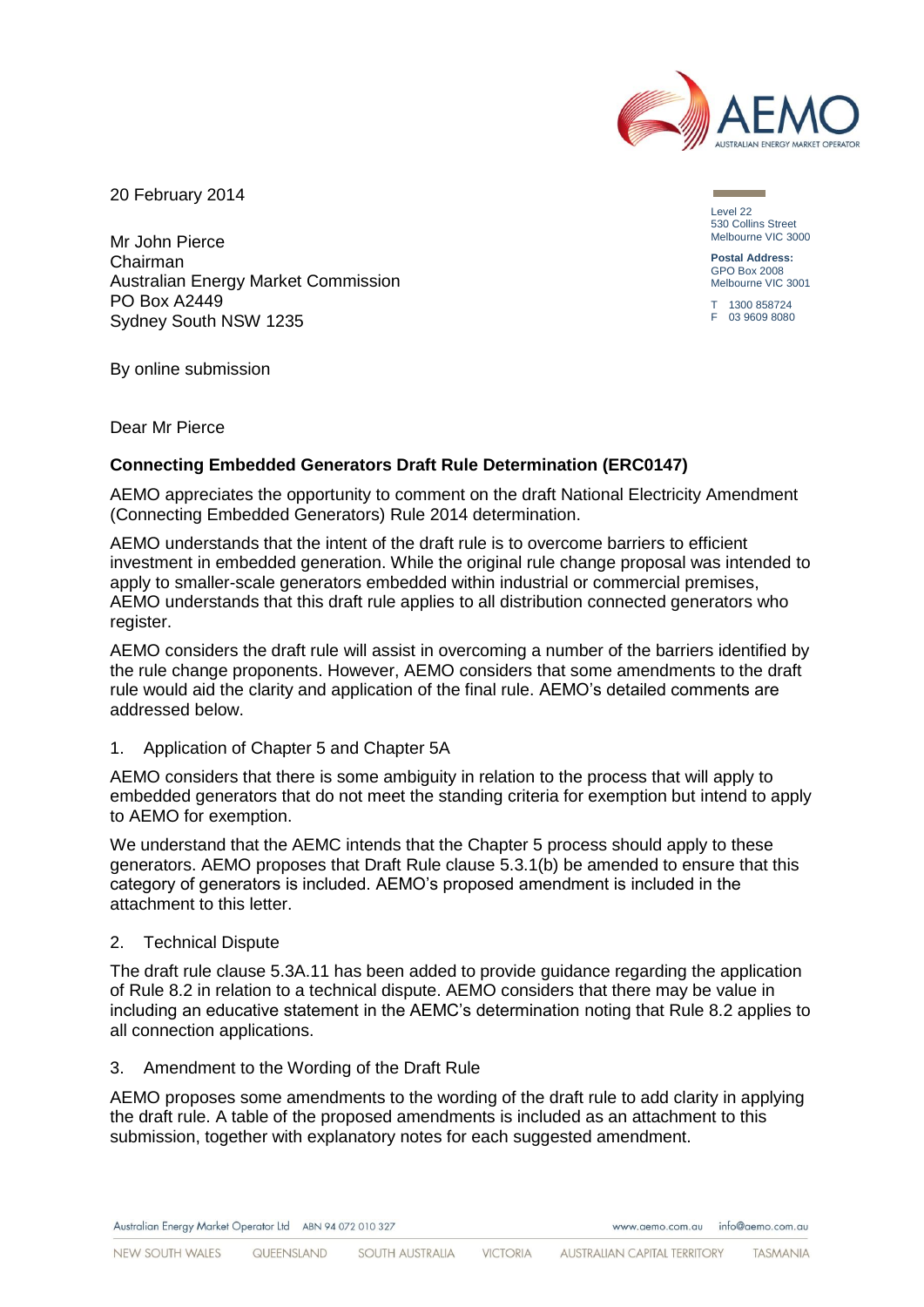

If you have any questions regarding this submission please do not hesitate to contact Cath Chalmers on (02) 9239 9146.

Yours sincerely

Mike Cleary **Chief Operating Officer**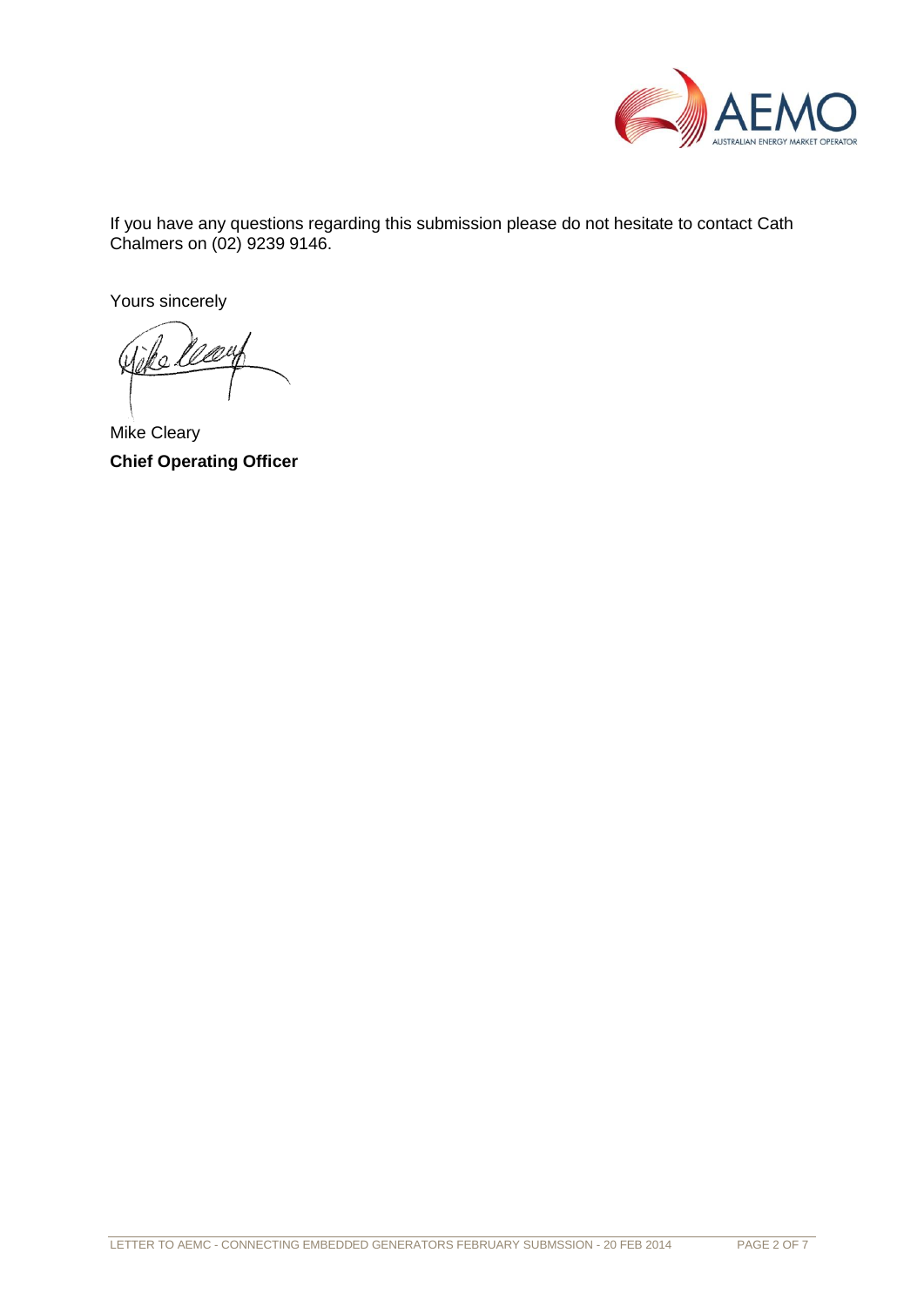

| Clause<br>number | <b>Draft rule</b>                                                                                                                                                                                                                                                                            | <b>AEMO proposed change</b>                                                                                                                                                                                                                                                                                       | Reason                                                                                                                                                                                                                                                 |
|------------------|----------------------------------------------------------------------------------------------------------------------------------------------------------------------------------------------------------------------------------------------------------------------------------------------|-------------------------------------------------------------------------------------------------------------------------------------------------------------------------------------------------------------------------------------------------------------------------------------------------------------------|--------------------------------------------------------------------------------------------------------------------------------------------------------------------------------------------------------------------------------------------------------|
| 5.3.1(b)         | A Registered Participant or person intending to<br>become a Registered Participant who wishes to<br>establish a <i>connection</i> to a <i>network</i> must follow<br>the procedures in this rule 5.3.                                                                                        | A Registered Participant, or person intending to<br>become a Registered Participant, or person<br>intending to apply for an exemption from the<br>requirement to register who wishes to establish<br>a connection to a network must follow the<br>procedures in this rule 5.3.                                    |                                                                                                                                                                                                                                                        |
| 5.3.1A           | Application of rule to connection to embedded<br>generating units                                                                                                                                                                                                                            | Application of rule to connection to of<br>embedded generating units systems                                                                                                                                                                                                                                      | Grammatical correction.                                                                                                                                                                                                                                |
|                  |                                                                                                                                                                                                                                                                                              |                                                                                                                                                                                                                                                                                                                   | The term generating system is<br>more universally applicable than<br>generating unit. Many embedded<br>generation connections include<br>the connection of multiple<br>generating units and generating<br>system includes a single<br>generating unit. |
| 5.3.1A(a)        | If a Connection Applicant wishes to connect an<br>embedded generating unit, then unless<br>otherwise provided:                                                                                                                                                                               | If a Connection Applicant wishes to connect an<br>embedded generating <i>unitsystem</i> , then unless<br>otherwise provided:                                                                                                                                                                                      | The term generating system is<br>more universally applicable than<br>generating unit.                                                                                                                                                                  |
| 5.3.4A(c)        | (c) A Network Service Provider must following<br>the receipt of a proposed negotiated access<br>standard under clause $5.3.4(e)$ , paragraph $(h)(3)$<br>or clause 5.3A.9(f) consult with AEMO as soon<br>as practicable in relation to AEMO advisory<br>matters for that proposed standard. | (c) A Network Service Provider must following<br>the receipt of a proposed negotiated access<br>standard under clause 5.3.4(e), clause 5.3A.9(f)<br>or paragraph $(h)(3)$ -or clause 5.3A.9(f) consult<br>with AEMO as soon as practicable in relation to<br>AEMO advisory matters for that proposed<br>standard. | The reference order reflects the<br>process where a Network Service<br>Provider will initially receive a<br>proposed negotiated access<br>standard under either 5.3.4(e) or<br>5.3A.9(f) and if any subsequent<br>proposal is then necessary it        |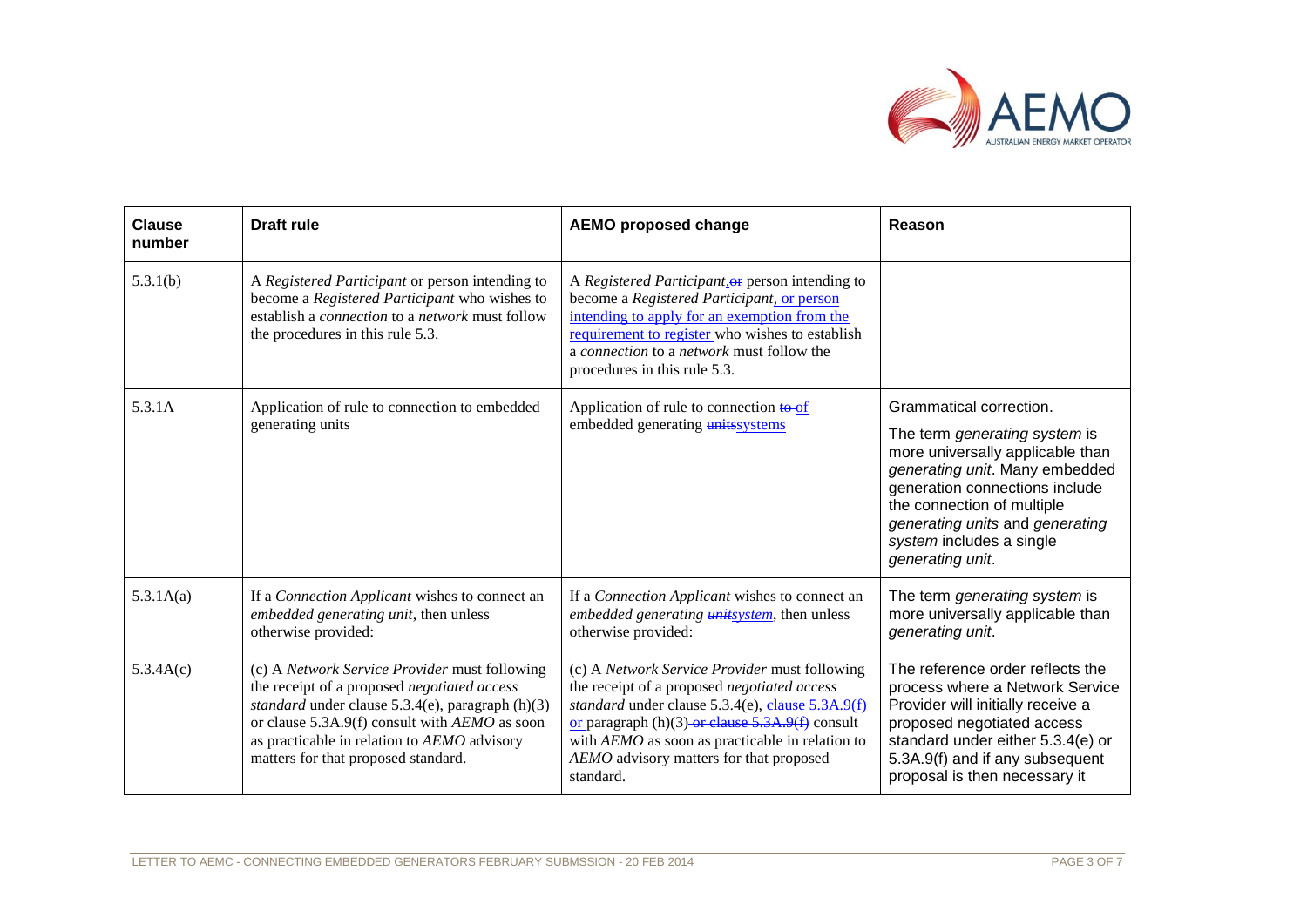

| 5.3.4A(d) | AEMO must within 20 business days following<br>the submission of a proposed negotiated access<br>standard under clause 5.3.4(e), paragraph (h)(3)<br>or clause 5.3A.9(f) respond to the Network<br>Service Provider in writing in respect of any<br>AEMO advisory matters.                                                                                                                                                                                              | AEMO must within 20 business days following<br>the submission of a proposed negotiated access<br>standard under clause 5.3.4(e), clause 5.3A.9(f)<br>or paragraph $(h)(3)$ or clause 5.3A.9(f) respond<br>to the Network Service Provider in writing in<br>respect of any AEMO advisory matters.                                                                                                                                                                        | would be made under paragraph<br>$(h)(3)$ .          |
|-----------|-------------------------------------------------------------------------------------------------------------------------------------------------------------------------------------------------------------------------------------------------------------------------------------------------------------------------------------------------------------------------------------------------------------------------------------------------------------------------|-------------------------------------------------------------------------------------------------------------------------------------------------------------------------------------------------------------------------------------------------------------------------------------------------------------------------------------------------------------------------------------------------------------------------------------------------------------------------|------------------------------------------------------|
| 5.3.4A(e) | A Network Service Provider must within 30<br>business days following the receipt of a<br>proposed negotiated access standard in<br>accordance with clause $5.3.4(e)$ , paragraph<br>$(h)(3)$ or clause 5.3A.9(f), accept or reject a<br>proposed negotiated access standard.                                                                                                                                                                                            | A Network Service Provider must within 30<br>business days following the receipt of a<br>proposed negotiated access standard in<br>accordance with clause 5.3.4(e), clause<br>$5.3A.9(f)$ or paragraph (h)(3)-or clause<br>5.3A.9(f), accept or reject a proposed negotiated<br>access standard.                                                                                                                                                                        |                                                      |
| 5.3.5(e)  | If the <i>application to connect</i> involves the<br>connection of generating units having a<br>nameplate rating of 10 MW or greater to a<br>distribution network, the Distribution Network<br>Service Provider must consult the relevant<br><b>Transmission Network Service Provider</b><br>regarding the impact of the <i>connection</i><br>contemplated by the <i>application to connect</i> on<br>fault levels, line reclosure protocols, and<br>stability aspects. | If the <i>application to connect</i> involves the<br>connection of generating units having a<br>nameplate rating of 10 MW or greater to a<br>distribution network, the Distribution Network<br><b>Service Provider must consult the relevant</b><br><b>Transmission Network Service Provider</b><br>regarding the impact of the connection<br>contemplated by the <i>application to connect</i> on<br>fault levels, line reclosure protocols, and<br>stability aspects. | This clause has been superseded<br>by $5.3A.10(c)$ . |
| 5.3.5(f)  | The Transmission Network Service Provider<br>consulted under paragraph (e) must determine<br>the reasonable costs of addressing those matters<br>for inclusion in the offer to <i>connect</i> and the<br><b>Distribution Network Service Provider must</b><br>make it a condition of the offer to <i>connect</i> that<br>the Connection Applicant pay these costs.                                                                                                      | <b>The Transmission Network Service Provider</b><br>consulted under paragraph (e) must determine<br>the reasonable costs of addressing those matters<br>for inclusion in the offer to <i>connect</i> and the<br><b>Distribution Network Service Provider must</b><br>make it a condition of the offer to <i>connect</i> that<br>the Connection Applicant pay these costs.                                                                                               | This clause has been superseded<br>by 5.3A.10(d).    |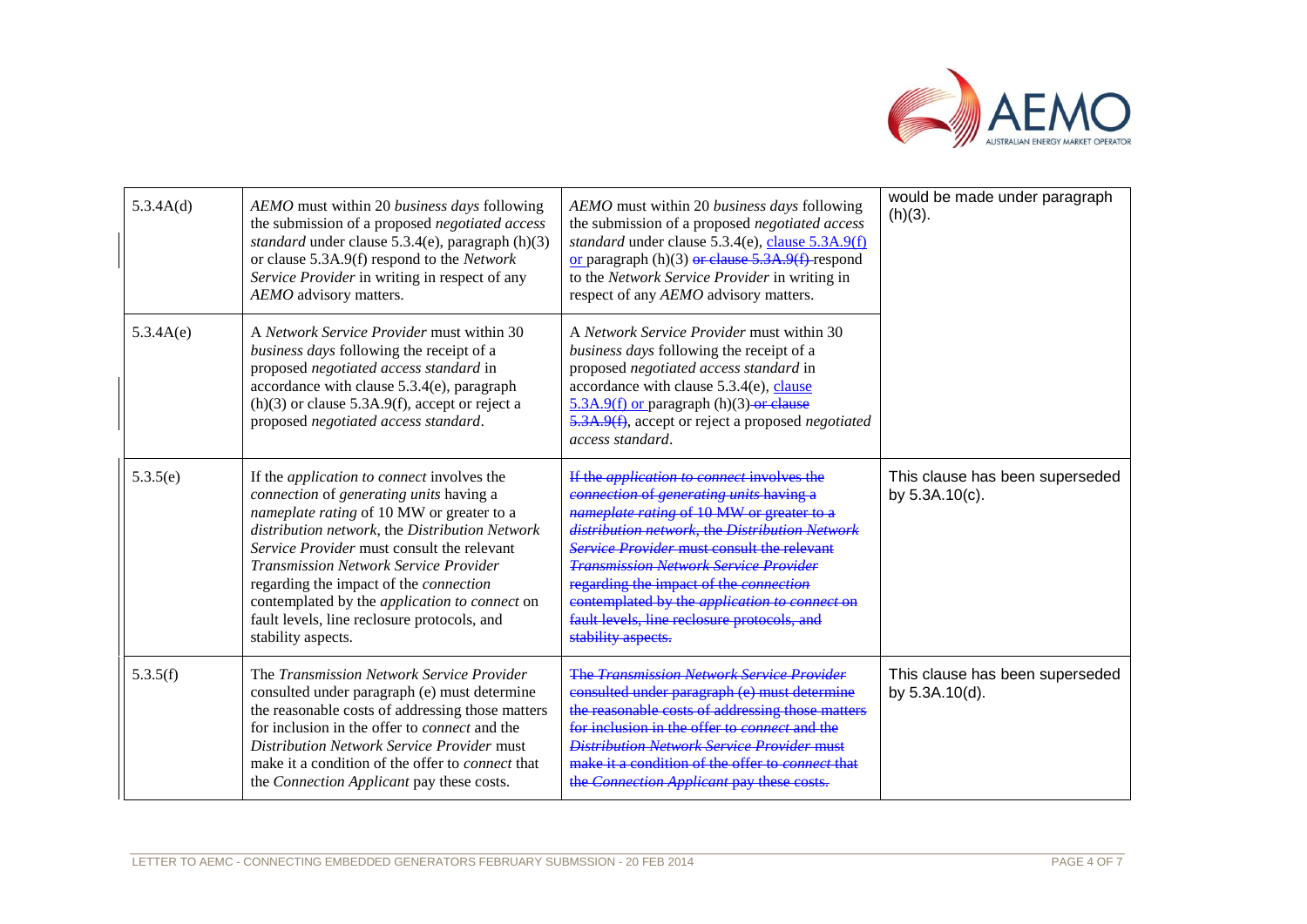

| 5.3A.1(a)       | Where a Connection Applicant wishes to<br>connect an embedded generating unit, this rule<br>5.3A applies.                                                                                                                                                                                                                                                                                   | Where a Connection Applicant wishes to<br>connect an embedded generating <i>unitsystem</i> ,<br>this rule 5.3A applies.                                                                                                                                                                                                                                                                                   | The term generating system is<br>more universally applicable than<br>generating unit. |
|-----------------|---------------------------------------------------------------------------------------------------------------------------------------------------------------------------------------------------------------------------------------------------------------------------------------------------------------------------------------------------------------------------------------------|-----------------------------------------------------------------------------------------------------------------------------------------------------------------------------------------------------------------------------------------------------------------------------------------------------------------------------------------------------------------------------------------------------------|---------------------------------------------------------------------------------------|
| 5.3A.3(a)(1)    | an enquiry form for <i>connection</i> of an <i>embedded</i><br>generating unit;                                                                                                                                                                                                                                                                                                             | an enquiry form for <i>connection</i> of an <i>embedded</i><br>generating <b>unitsystem</b> ;                                                                                                                                                                                                                                                                                                             |                                                                                       |
| 5.3A.3(b)(1)    | a description of the process for lodging an<br>application to connect for an embedded<br>generating unit, including:                                                                                                                                                                                                                                                                        | a description of the process for lodging an<br>application to connect for an embedded<br>generating <i>unitsystem</i> , including:                                                                                                                                                                                                                                                                        |                                                                                       |
| 5.3A.3(b)(1)(v) | the factors taken into account by the<br>Distribution Network Service Provider, at each<br>stage of the <i>connection</i> enquiry and application,<br>when assessing an <i>application to connect</i> for an<br>embedded generating unit;                                                                                                                                                   | the factors taken into account by the<br>Distribution Network Service Provider, at each<br>stage of the <i>connection</i> enquiry and application,<br>when assessing an <i>application to connect</i> for an<br>embedded generating unitsystem;                                                                                                                                                           |                                                                                       |
| 5.3A.3(2)       | single line diagrams of the Distribution Network<br>Service Provider's preferred connection<br>arrangements, and a range of other possible<br>connection arrangements for integration of an<br>embedded generating unit, showing the<br>connection point, the point of common<br>coupling, the embedded generating unit(s),<br>$load(s)$ , meter(s), circuit breaker(s) and<br>isolator(s); | single line diagrams of the Distribution Network<br>Service Provider's preferred connection<br>arrangements, and a range of other possible<br>connection arrangements for integration of an<br>embedded generating <i>unitsystem</i> , showing the<br>connection point, the point of common<br>coupling, the embedded generating unit(s),<br>$load(s)$ , meter(s), circuit breaker(s) and<br>isolator(s); |                                                                                       |
| 5.3A.3(3)       | a sample schematic diagram of the <i>protection</i><br>system and control system relevant to the<br>connection of an embedded generating unit to<br>the distribution network, showing the protection<br>system and control system, including all relevant<br>current circuits, relay potential circuits, alarm<br>and monitoring circuits, back-up systems and                              | a sample schematic diagram of the <i>protection</i><br>system and control system relevant to the<br>connection of an embedded generating unit<br>system to the distribution network, showing the<br>protection system and control system, including<br>all relevant current circuits, relay potential<br>circuits, alarm and monitoring circuits, back-up                                                 |                                                                                       |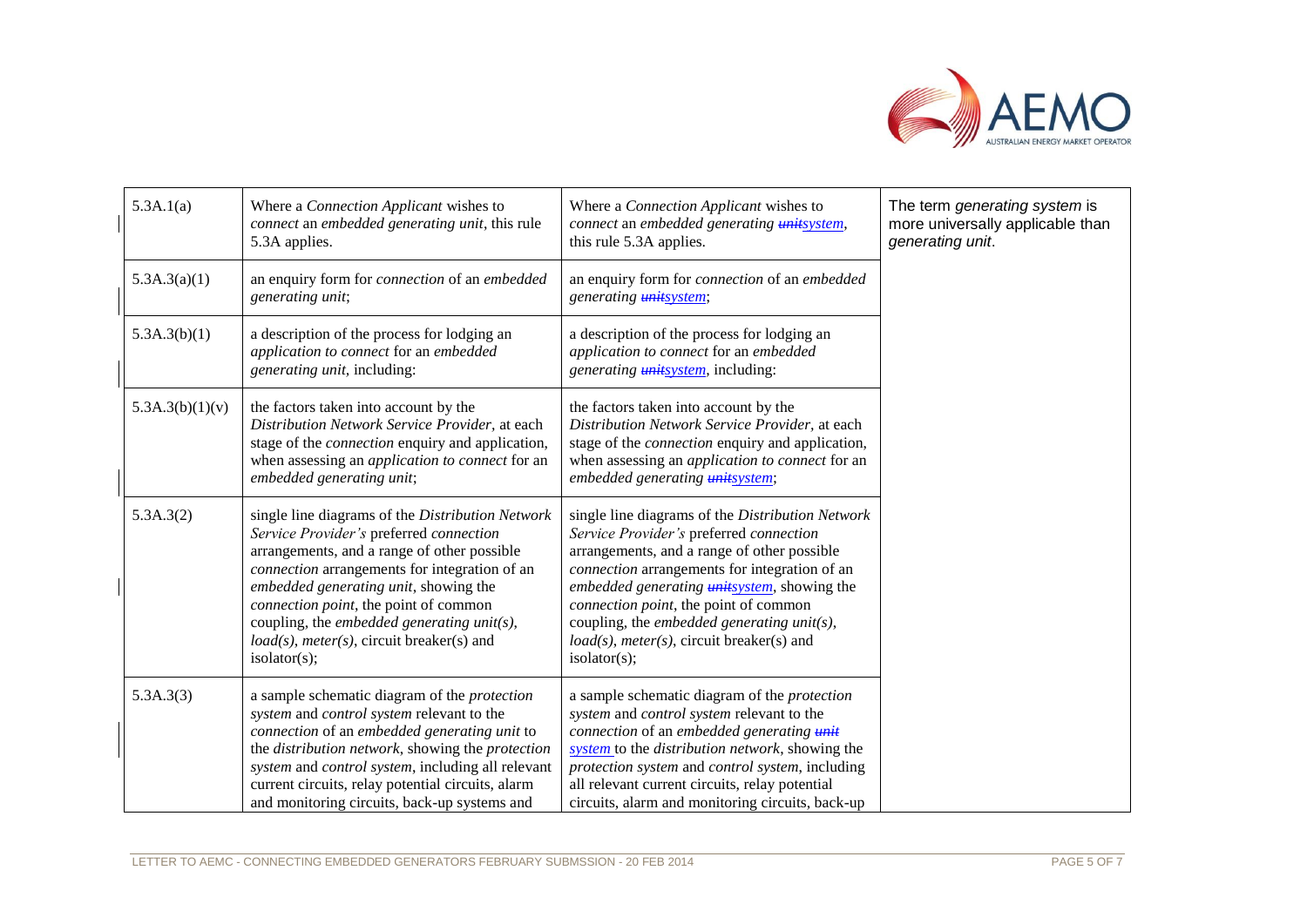

|               | parameters of protection and control system<br>elements;                                                                                                                                                                                                                                                                                                                                                                           | systems and parameters of protection and<br>control system elements;                                                                                                                                                                                                                                                                                                                                                                                |                                                                                       |
|---------------|------------------------------------------------------------------------------------------------------------------------------------------------------------------------------------------------------------------------------------------------------------------------------------------------------------------------------------------------------------------------------------------------------------------------------------|-----------------------------------------------------------------------------------------------------------------------------------------------------------------------------------------------------------------------------------------------------------------------------------------------------------------------------------------------------------------------------------------------------------------------------------------------------|---------------------------------------------------------------------------------------|
| 5.3A.3(4)     | worked examples of <i>connection service</i> charges,<br>enquiry and application fees for the <i>connection</i><br>of embedded generating units, based on the<br>preferred and possible <i>connection</i> arrangements<br>set out in paragraph $(b)(2)$ ;                                                                                                                                                                          | worked examples of <i>connection service</i> charges,<br>enquiry and application fees for the <i>connection</i><br>of embedded generating <i>unitssystems</i> , based on<br>the preferred and possible connection<br>arrangements set out in paragraph $(b)(2)$ ;                                                                                                                                                                                   |                                                                                       |
| 5.3A.3(5)     | details of any <i>minimum access standards</i> or<br>plant standards the Distribution Network<br>Service Provider considers are applicable to<br>embedded generating units and generating<br>plant;                                                                                                                                                                                                                                | details of any <i>minimum access standards</i> or<br>plant standards the Distribution Network<br>Service Provider considers are applicable to<br>embedded generating <i>units</i> and <i>generating</i><br>plantsystems;                                                                                                                                                                                                                            |                                                                                       |
| 5.3A.3(6)(ix) | circumstances in which aggregation may be<br>required to facilitate integration of an embedded<br>generating unit into the network; and                                                                                                                                                                                                                                                                                            | circumstances in which aggregation may be<br>required to facilitate integration of an embedded<br>generating <i>unit-system</i> into the network; and                                                                                                                                                                                                                                                                                               |                                                                                       |
| 5.3A.10(c)    | (c) If the <i>application to connect</i> involves the<br>connection of embedded generating units<br>having a nameplate rating of 10 MW or greater,<br>the Distribution Network Service Provider must<br>consult the relevant Transmission Network<br>Service Provider regarding the impact of the<br>connection contemplated by the application to<br>connect on fault levels, line reclosure protocols,<br>and stability aspects. | (c) If the <i>application to connect</i> involves the<br>connection of an embedded generating units<br>system having a nameplate rating of 10 MW or<br>greater, the Distribution Network Service<br>Provider must consult the relevant Transmission<br>Network Service Provider regarding the impact<br>of the <i>connection</i> contemplated by the<br>application to connect on fault levels, line<br>reclosure protocols, and stability aspects. |                                                                                       |
| 5.4.5(b)      | (b) In relation to embedded generating units<br>connected to its network, a Distribution Network<br>Service Provider must establish and maintain a<br>register of the <i>plant</i> , including but not limited<br>to:                                                                                                                                                                                                              | (b) In relation to embedded generating units<br>systems connected to its network, a Distribution<br>Network Service Provider must establish and<br>maintain a register of the <i>plant</i> , including but<br>not limited to:                                                                                                                                                                                                                       | The term generating system is<br>more universally applicable than<br>generating unit. |